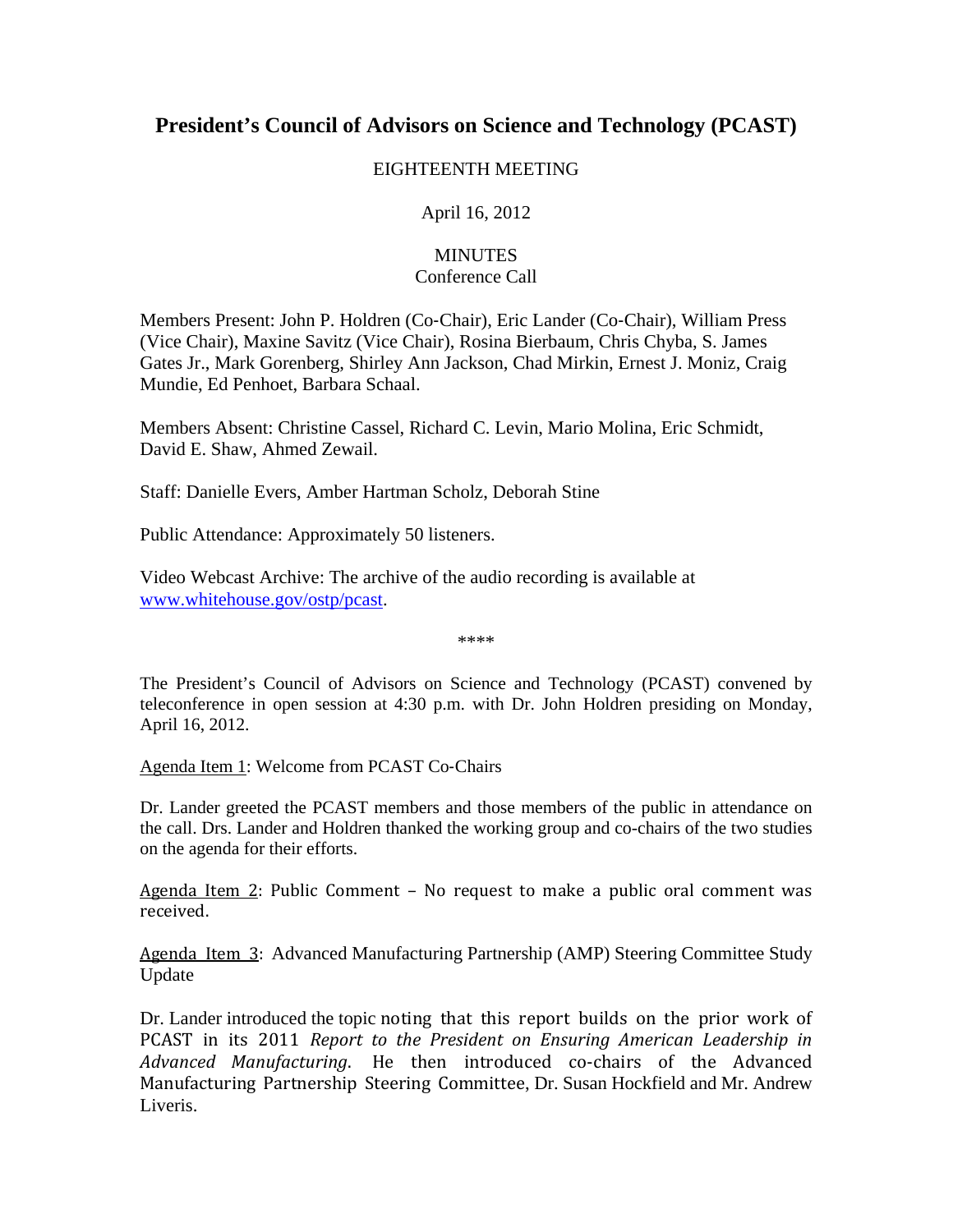Susan Hockfield and Andrew Liveris alternatingly described the recommendations made by the PCAST working group on advanced manufacturing in the Steering Committee's report, which is entitled *Capturing Domestic Competitive Advantage in Advanced Manufacturing*. Dr. Hockfield noted that the Steering Committee conducted extensive consultations with stakeholders, including four regional meetings, as it prepared its report. The Steering Committee's recommendations fall into three areas: enabling innovation, securing the talent pipeline, and improving the business climate. Mr. Liveris described the recommendations related to enabling innovation, emphasizing the importance of public-private partnerships to identify promising opportunities for co-investment and thereby accelerate technology development. Dr. Hockfield then took up a discussion of the talent pipeline, including recommendations related to improving the image of manufacturing and strengthening the employer-community college linkage. Mr. Liveris closed the discussion by covering issues related to the business climate, including tax reform, smart regulation, more open trade, and clean energy.

PCAST members asked questions about the role and size of the recommended centers and how they will interface with other Federal Agencies, about the importance of the private revenue bond recommendation, and about how to communicate the potential of new manufacturing technologies to the broad public.

After general discussion of the report, a motion was made and seconded to approve the report pending editorial revisions. PCAST unanimously approved the report by a voice vote. 

Agenda Item 4: Propelling Innovation in Drug Discovery, Development and Evaluation Study Update

Eric Lander introduced the topic referencing previous PCAST public discussions. He briefly described the needs in this sector -- to accelerate innovation, to decreasing the time and cost to develop drugs to meet unmet medical needs, and to strengthening the drug innovation ecosystem that is facing a unique set of challenges.

Eric Lander further outlined the report, entitled *Propelling Innovation in Drug Discovery, Development, and Evaluation*, which recommends a number of actions. The first recommendation is to continue supporting work within the Federal Government such as the National Center for Advancing Translational Science and the Regan-Udall Foundation. The second recommendation emphasizes the need for partnership efforts across a wide range of public-private entities to fill scientific knowledge gaps, increase clinical trial efficiency, and generate new pre-regulatory documents through a proposed public-private Partnership to Accelerate Therapeutics. The next three recommendations deal with drug approval pathways for serious unmet medical needs: expanding the accelerated approval pathway; developing a new Special Medical Use pathway; and a study of a possible adaptive approval pathway.